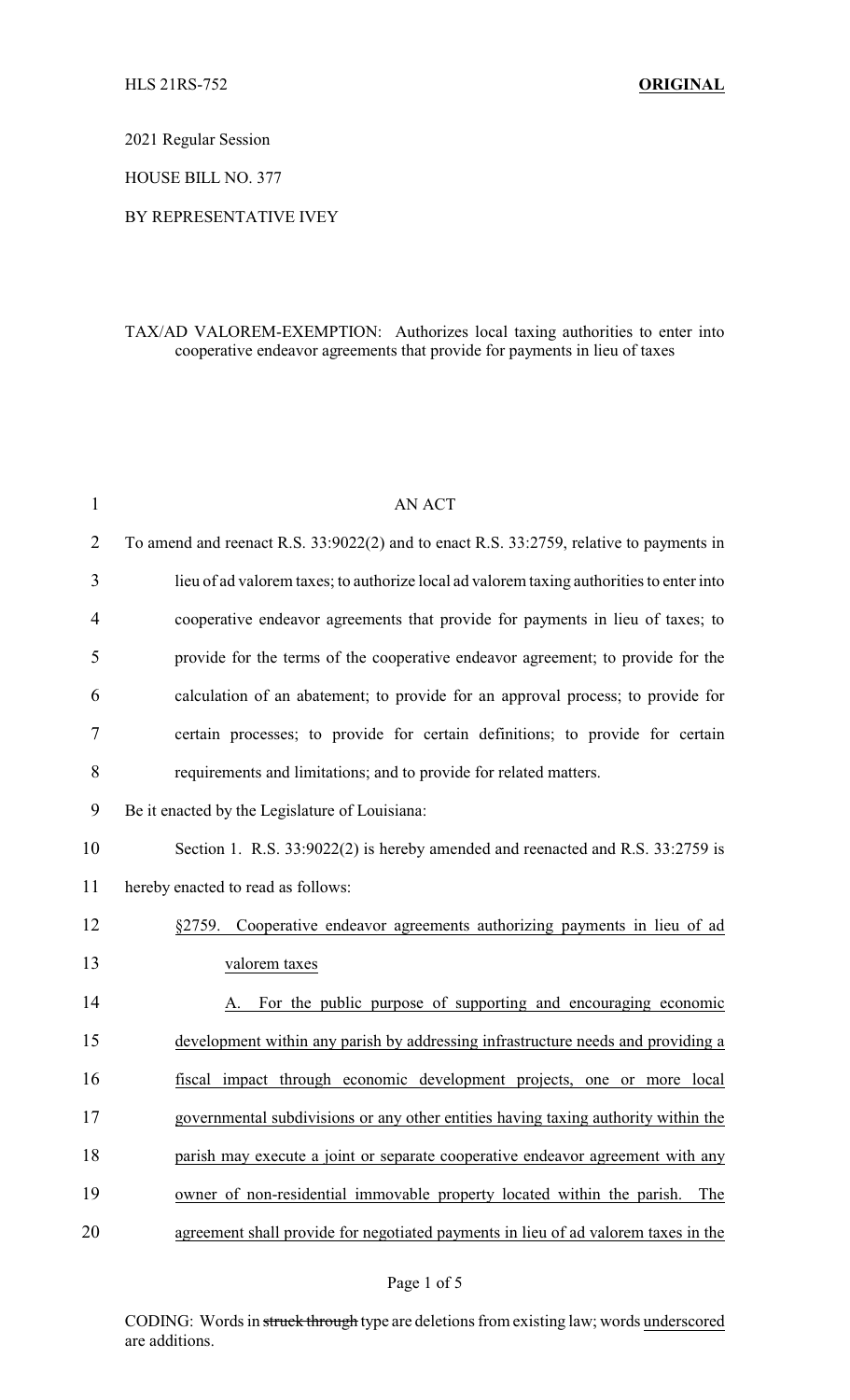| $\mathbf{1}$   | form of an abatement, subject to the authority granted pursuant to Article VII,          |
|----------------|------------------------------------------------------------------------------------------|
| $\overline{2}$ | Section 21(O) of the Constitution of Louisiana and this Section.                         |
| 3              | The terms for a cooperative endeavor agreement providing for<br>B(1)                     |
| $\overline{4}$ | payments in lieu of taxes shall be limited to advance cash payments in exchange for      |
| 5              | an abatement which shall be used to offset future tax liability as provided in the       |
| 6              | cooperative endeavor agreement. The abatement shall equal the amount of the              |
| 7              | advance cash payment plus the calculated amortized accrued interest. The interest        |
| 8              | rate shall equal an amount not to exceed the judicial interest rate as provided in R.S.  |
| 9              | 13:4202 plus two percent. The cooperative endeavor agreement shall include the           |
| 10             | abatement schedule. Within ten days of the execution of the agreement, a copy of         |
| 11             | the agreement shall be submitted to the assessor.                                        |
| 12             | Cooperative endeavor agreements may be executed by any local<br>(2)                      |
| 13             | governmental subdivision or subdivisions or other taxing authorities only after          |
| 14             | approval by the taxing authority evidenced by a resolution adopted by the taxing         |
| 15             | authority, for itself and all districts and subunits created by it respectively, or by   |
| 16             | resolution of any other statutory taxing authorities or by letter of approval of the     |
| 17             | sheriff approving the form and terms of the agreement.                                   |
| 18             | (3) A public hearing shall be conducted by a taxing authority before adoption            |
| 19             | of any resolution approving a cooperative endeavor agreement providing for               |
| 20             | payments in lieu of taxes. Notice of the hearing and the proposed resolution shall be    |
| 21             | published in the official journal of the applicable taxing authority at least once, no   |
| 22             | later than fourteen days prior to the hearing, or if there is no official journal of the |
| 23             | taxing authority, in the official journal of the parish where the non-residential        |
| 24             | immovable property is located. The notice shall inform the public where a copy of        |
| 25             | the proposed cooperative endeavor agreement may be obtained and the time and             |
| 26             | place of the hearing.                                                                    |
| 27             | The cooperative endeavor agreement shall apply only to those taxing<br>(4)               |
| 28             | authorities that are parties to the agreement. Any non-participating taxing authority    |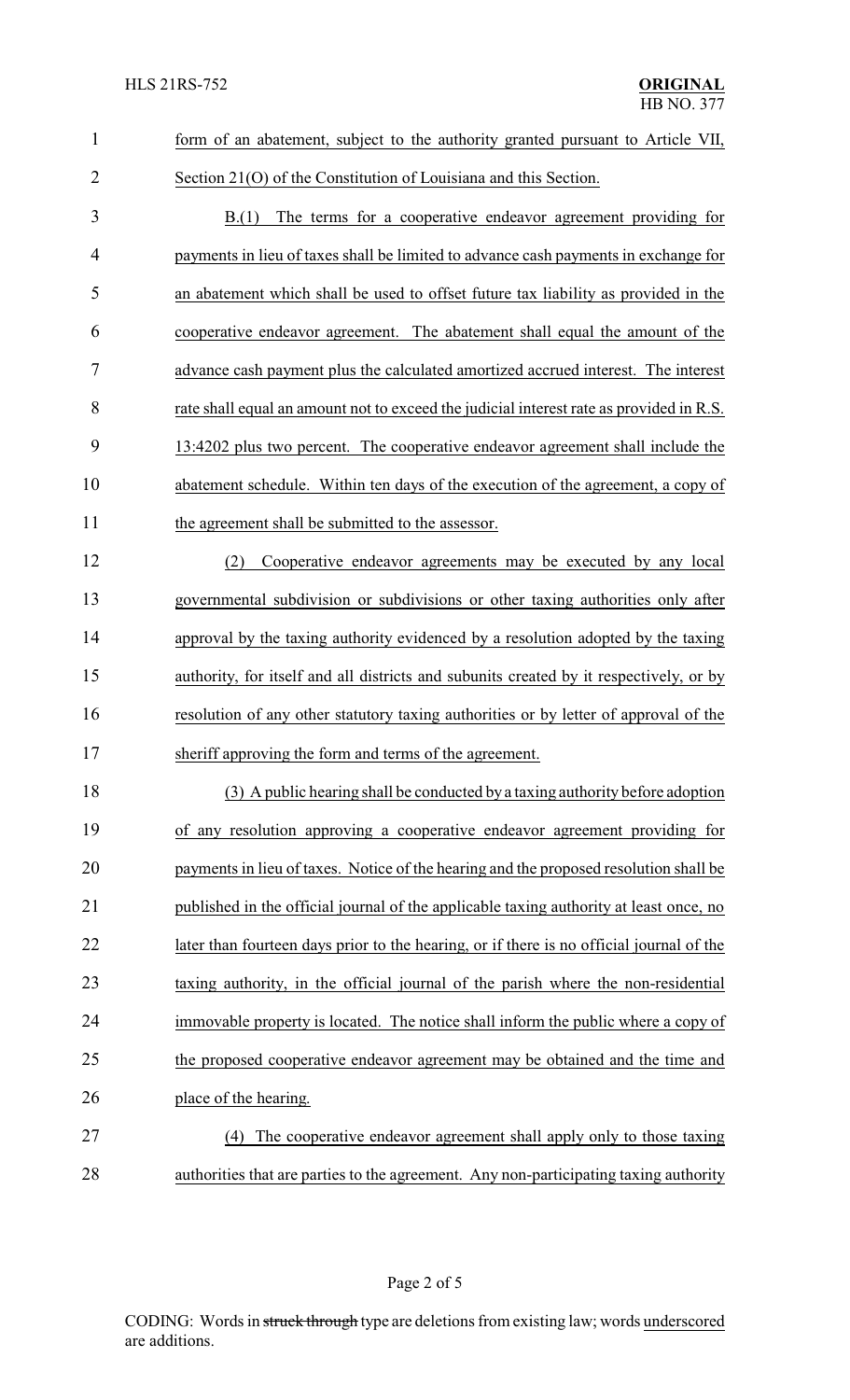| $\mathbf{1}$   | shall not be bound by the agreement and its ad valorem taxes shall continue to be       |
|----------------|-----------------------------------------------------------------------------------------|
| $\overline{2}$ | billed and collected without regard to the provisions of this Section.                  |
| 3              | Any taxing authority that is considering executing a cooperative<br>(5)                 |
| $\overline{4}$ | endeavor agreement providing for payments in lieu of taxes may submit a request to      |
| 5              | the Department of Economic Development, hereinafter referred to as the                  |
| 6              | "department", for advice and consideration before entering into the agreement. Upon     |
| 7              | request, the department shall provide any findings and advice to the taxing authority   |
| 8              | within thirty days from the date the request is received. The evaluation findings and   |
| 9              | advice provided by the department shall not be binding on any taxing authority.         |
| 10             | C. Any property subject to a cooperative endeavor agreement that provides               |
| 11             | for payments in lieu of taxes shall remain on the assessment rolls for the parish or    |
| 12             | parishes where the property is located. The assessor shall record the abatement         |
| 13             | schedule and provide for the application of the abatement to future property tax        |
| 14             | liabilities as provided for in the cooperative endeavor agreement.                      |
| 15             | D. Payment obligations, transferability, collection procedures, which may               |
| 16             | include the designation of a collector, and any other matters relating to the payment   |
| 17             | and collection of payment shall be set forth in the cooperative endeavor agreement.     |
| 18             | $\ast$<br>∗<br>*                                                                        |
| 19             | §9022. Definitions                                                                      |
| 20             | The following terms, whenever used or referred to in this Chapter, shall have           |
| 21             | the following meaning unless a different meaning is otherwise clearly indicated in      |
| 22             | the context:                                                                            |
| 23             | *<br>*<br>*                                                                             |
| 24             | (2) "Cooperative endeavors" means any form of economic development                      |
| 25             | assistance between and among the state, its local governmental subdivisions,            |
| 26             | political corporations, public benefit corporations, the United States or its agencies, |
| 27             | or any public or private association, corporation, or individual.<br>The term           |
| 28             | "cooperative endeavors" shall include but not be limited to cooperative financing,      |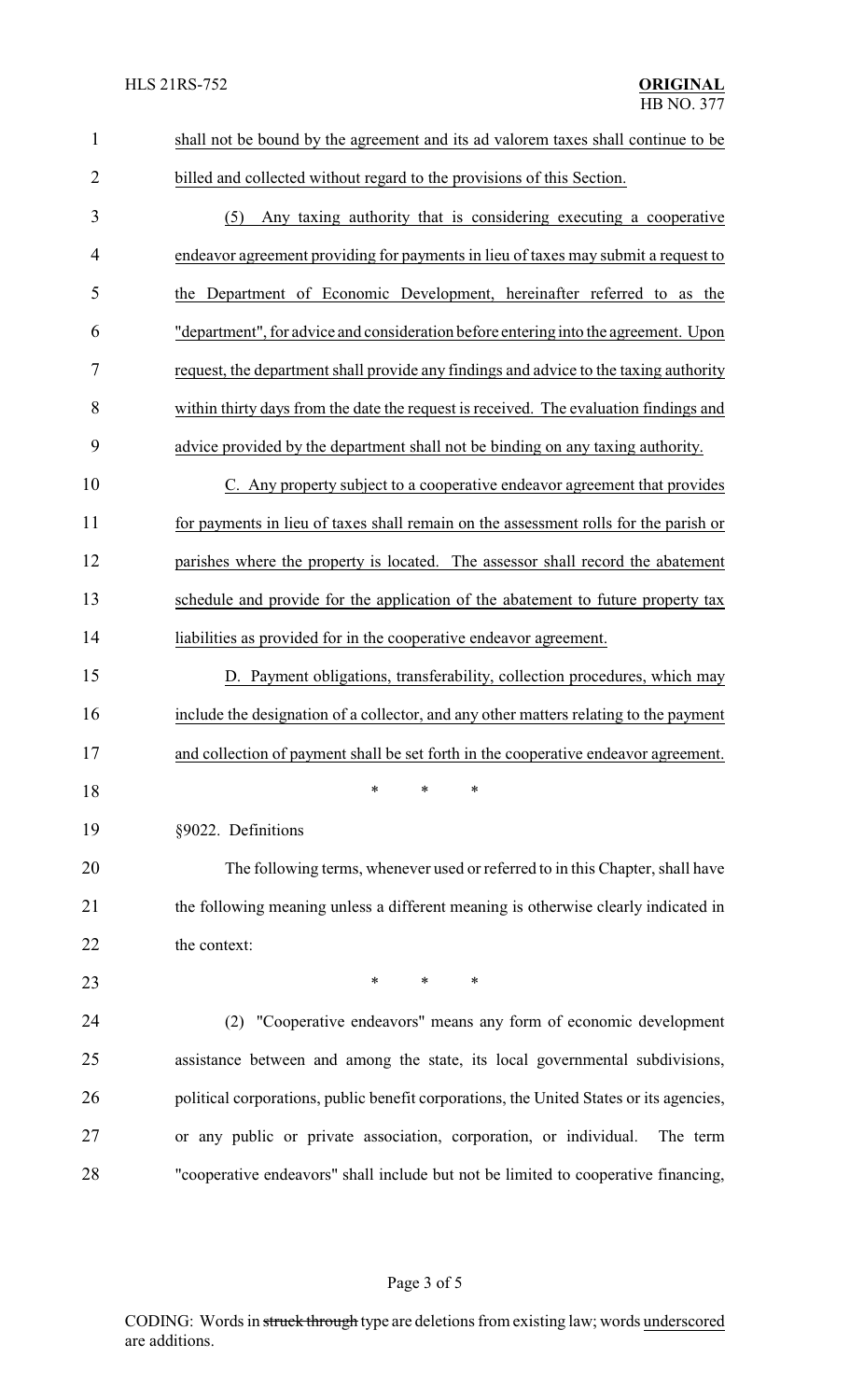- 1 cooperative development, agreements providing for payments in lieu of taxes, or any
- 2 other form of cooperative economic development activity.
- $3$  \* \* \*
- 4 Section 2. This Act shall take effect and become operative if and when the proposed
- 5 amendment of Article VII, Section 21(O) of the Constitution of Louisiana contained in the
- 6 Act which originated as House Bill No. \_\_\_of this 2021 Regular Session of the Legislature

7 is adopted at a statewide election and becomes effective.

## DIGEST

The digest printed below was prepared by House Legislative Services. It constitutes no part of the legislative instrument. The keyword, one-liner, abstract, and digest do not constitute part of the law or proof or indicia of legislative intent. [R.S. 1:13(B) and 24:177(E)]

| HB 377 Original | 2021 Regular Session | <i>lvey</i> |
|-----------------|----------------------|-------------|
|                 |                      |             |

**Abstract:** Authorizes local taxing authorities to enter into cooperative endeavor agreements that provide for payments in lieu of ad valorem taxes in the form of an abatement with owners of non-residential immovable property.

Present constitution authorizes the imposition of ad valorem property taxes by local governments, school boards, and other special districts.

Present constitution establishes a list of exclusive ad valorem tax exemptions.

Proposed law authorizes local governmental subdivisions to enter into cooperative endeavor agreements for payments in lieu of ad valorem taxes in the form of an abatement with an owner of non-residential immovable property located within the parish.

Proposed law provides the terms of the cooperative endeavor agreement shall be limited to advance cash payments in exchange for an abatement which shall be used to offset future tax liability as provided for in the agreement.

Proposed law provides the abatement shall be equal to the amount of the cash advance payment plus the calculated amortized accrued interest. Proposed law further provides the interest rate shall not exceed the judicial interest rate as provided in present law (R.S. 13:4202) plus two percent.

Proposed law provides the cooperative endeavor agreement shall include the abatement schedule and a copy shall be submitted to the assessor within 10 days of the execution of the cooperative endeavor agreement.

Proposed law provides that cooperative endeavor agreements may be entered into by any local taxing authority after approval evidenced by a resolution adopted by the taxing authority or by letter of approval from the sheriff.

Proposed law requires that a public hearing be conducted by a taxing authority before adoption of any resolution approving a cooperative endeavor agreement providing for payments in lieu of taxes.

### Page 4 of 5